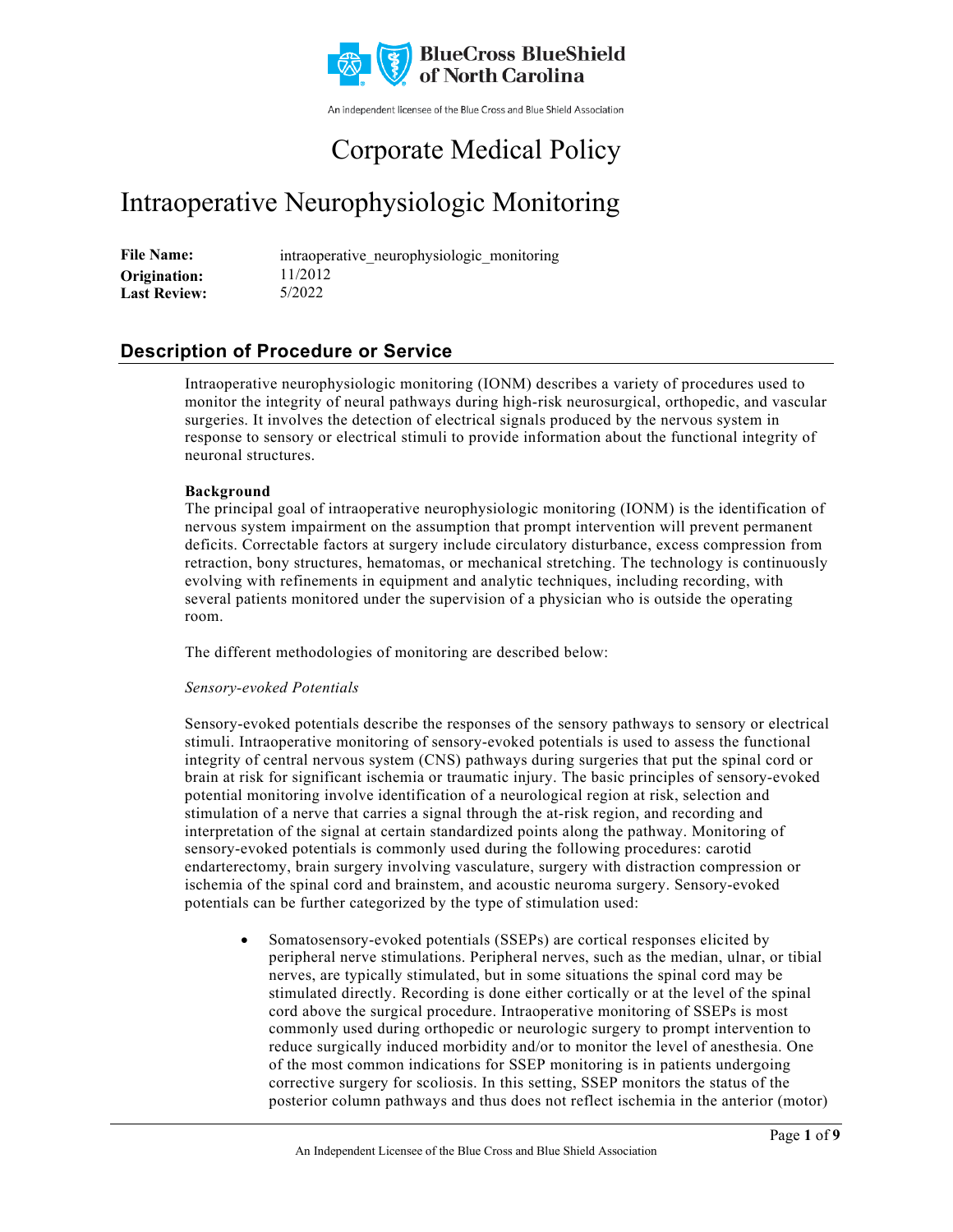pathways. Several different techniques are commonly used, including stimulation of a relevant peripheral nerve with monitoring from the scalp, from interspinous ligament needle electrodes, or from catheter electrodes in the epidural space.

- Brainstem auditory-evoked potentials (BAEPs) are generated in response to auditory clicks and can define the functional status of the auditory nerve. Surgical resection of a cerebellopontine angle tumor, such as an acoustic neuroma, places the auditory nerves at risk, and BAEPs have been extensively used to monitor auditory function during these procedures.
- Visual-evoked potentials (VEPs) with light flashes are used to track visual signals from the retina to the occipital cortex. VEP monitoring has been used for surgery on lesions near the optic chiasm. However, VEPs are very difficult to interpret due to their sensitivity to anesthesia, temperature, and blood pressure.

#### *Motor-evoked Potentials*

Motor-evoked potentials (MEPs) are recorded from muscles following direct or transcranial electrical stimulation of motor cortex or by pulsed magnetic stimulation provided by a coil placed over the head. Peripheral motor responses (muscle activity) are recorded by electrodes placed on the skin at prescribed points along the motor pathways. Motor evoked potentials, especially when induced by magnetic stimulation, can be affected by anesthesia. The Digitimer electrical cortical stimulator received U.S. Food and Drug Administration (FDA) premarket approval in 2002. Devices for transcranial magnetic stimulation have not yet received approval from the FDA for this use.

Multimodal IONM, in which more than one technique is used, most commonly with SSEPs and MEPs, has also been described.

#### *EMG (Electromyogram) Monitoring and Nerve Conduction Velocity Measurements*

Electromyogram monitoring and nerve conduction velocity measurements can be performed in the operating room and may be used to assess the status of the cranial or peripheral nerves, e.g., to identify the extent of nerve damage prior to nerve grafting or during resection of tumors. For procedures with a risk of vocal cord paralysis due to damage to the recurrent laryngeal nerve (i.e., during carotid artery, thyroid, parathyroid, goiter, or anterior cervical spine procedures), monitoring of the vocal cords or vocal cord muscles has been performed. In addition, these techniques may be used during procedures around the nerve roots and around peripheral nerves to assess the presence of excessive traction or other impairment. Surgery in the region of cranial nerves can be monitored by electrically stimulating the proximal (brain) end of the nerve and recording via EMG in the facial or neck muscles. Thus monitoring is done in the direction opposite that of sensory-evoked potentials, but the purpose is similar - to verify that the neural pathway is intact.

#### *EEG (Electroencephalogram) Monitoring*

Spontaneous EEG monitoring can also be recorded during surgery and can be subdivided as follows:

• EEG monitoring has been widely used to monitor cerebral ischemia secondary to carotid cross-clamping during a carotid endarterectomy and other procedures that can cause cerebral ischemia. EEG monitoring may identify those patients who would benefit from the use of a vascular shunt during the procedure to restore adequate cerebral perfusion. Conversely, shunts, which have an associated risk of iatrogenic complications, may be avoided in those patients in whom the EEG is normal. Carotid endarterectomy may be done with the patient under local anesthesia so that monitoring of cortical function can be directly assessed.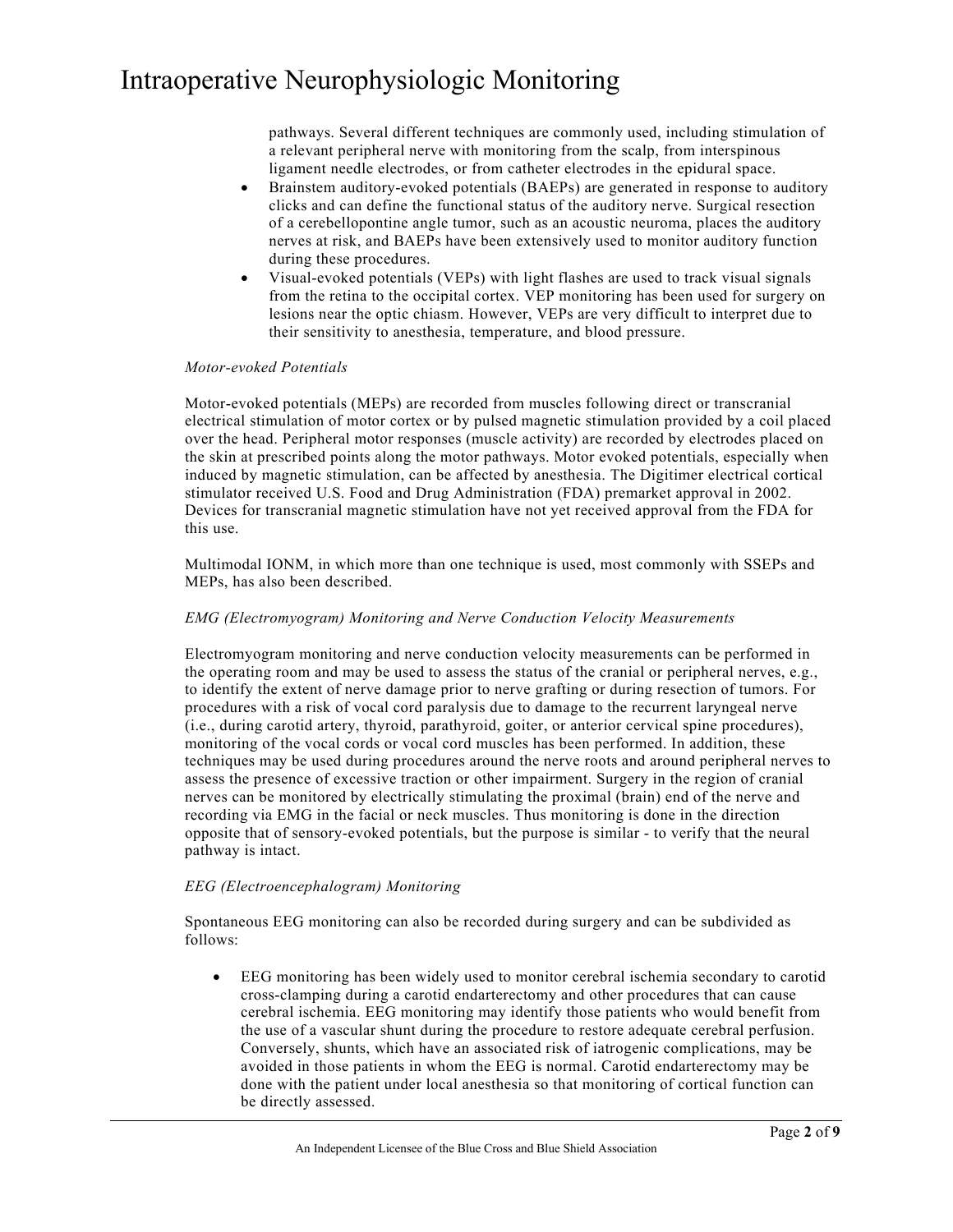• Electrocorticography (ECoG) is the recording of the EEG directly from a surgically exposed cerebral cortex. ECoG is typically used to define the sensory cortex and map the critical limits of a surgical resection. ECoG recordings have been most frequently used to identify epileptogenic regions for resection. In these applications, ECoG does not constitute monitoring, per se.

#### **Related Policies:**

Electrodiagnostic Studies Navigated Transcranial Magnetic Stimulation (nTMS) Vestibular Function Testing

*\*\*\*Note: This Medical Policy is complex and technical. For questions concerning the technical language and/or specific clinical indications for its use, please consult your physician.*

### **Policy**

**BCBSNC will provide coverage for intraoperative neurophysiologic monitoring when it is determined to be medically necessary because the medical criteria and guidelines noted below are met.**

### **Benefits Application**

This medical policy relates only to the services or supplies described herein. Please refer to the Member's Benefit Booklet for availability of benefits. Member's benefits may vary according to benefit design; therefore member benefit language should be reviewed before applying the terms of this medical policy.

### **When Intraoperative Neurophysiologic Monitoring is covered**

Intraoperative monitoring, which may include somatosensory-evoked potentials, motor-evoked potentials using transcranial electrical stimulation, brainstem auditory-evoked potentials, EMG of cranial nerves, EEG, and electrocorticography (ECoG), may be considered medically necessary during spinal, intracranial, plexus, or vascular procedures.

Intraoperative neurophysiologic monitoring of the recurrent laryngeal nerve may be considered medically necessary in patients undergoing:

- high risk thyroid or parathyroid surgery, including:
	- o total thyroidectomy
	- o repeat thyroid or parathyroid surgery
	- o surgery for cancer
	- o thyrotoxicosis
	- o retrosternal or giant goiter
	- o thyroiditis
- anterior cervical spine surgery associated with any of the following increased risk situations:
	- o prior anterior cervical surgery, particularly revision anterior cervical discectomy and fusion, revision surgery through a scarred surgical field, reoperation for pseudarthrosis or revision for failed fusion
	- o multilevel anterior cervical discectomy and fusion
	- o time consuming anterior cervical discectomy and fusion (e.g., tumor)
	- o pre-existing recurrent laryngeal nerve pathology, when there is residual function of the recurrent laryngeal nerve.

The following Practice Standards from the American Clinical Neurophysiology Society must be met in order for Intraoperative Neurophysiologic Monitoring to be considered medically necessary: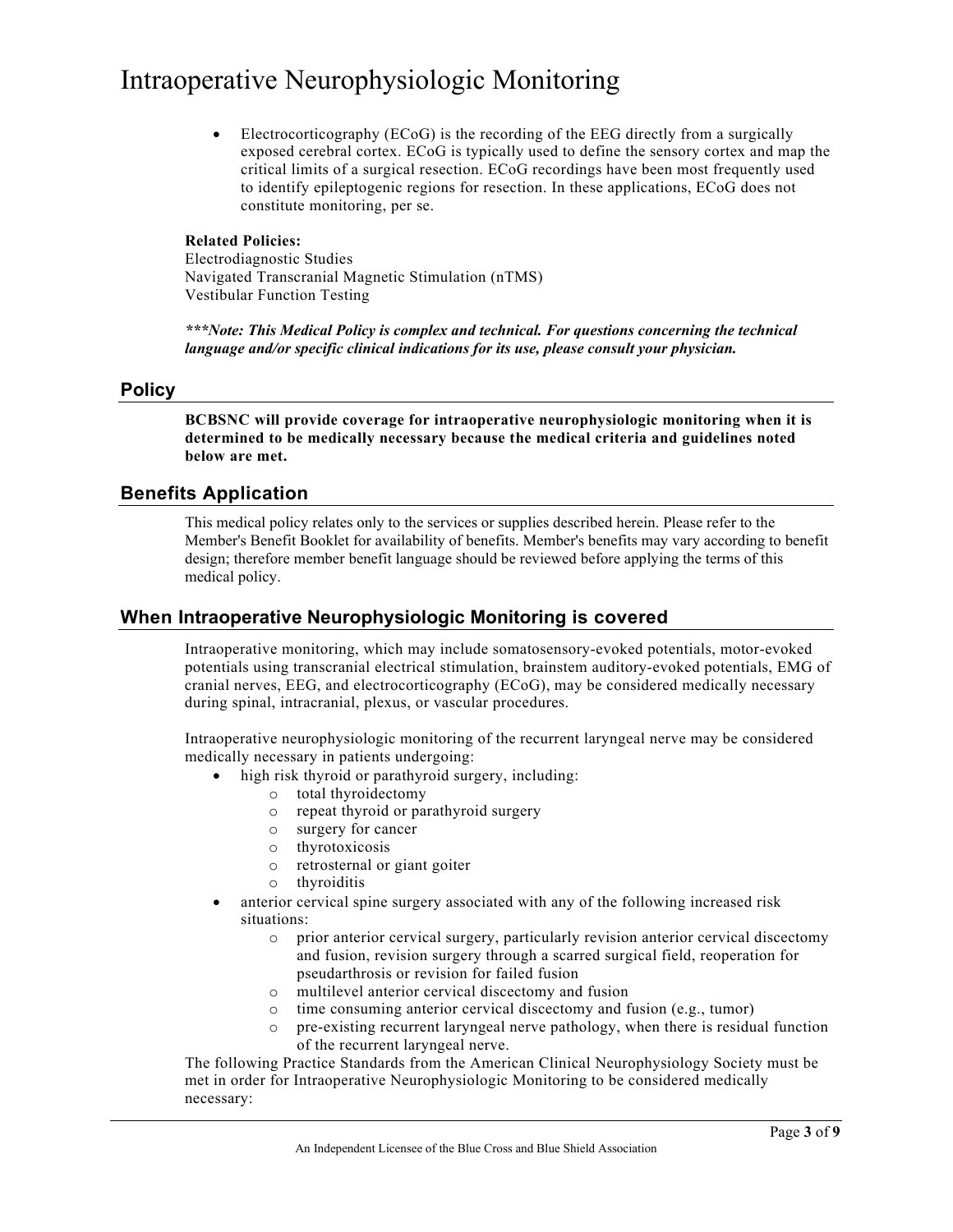- The monitoring physician is interpreting no more than three cases concurrently.
- The NIOM record should contain the times of surgical events and procedures.
- Alerts that are issued to the surgeon or anesthesiologist must be noted.
- The anesthetics and drugs used should be recorded, and significant changes in dose of these medications should also be noted.
- Significant changes in physiological parameters, such as blood pressure and temperature must be recorded.
- The monitoring physician must be licensed in the state and privileged to interpret neurophysiologic testing in the hospital in which the surgery is performed.

## **When Intraoperative Neurophysiologic Monitoring is not covered**

Intraoperative neurophysiologic monitoring of the recurrent laryngeal nerve during anterior cervical spine surgery not meeting the criteria above or during esophageal surgeries is considered **investigational**.

Intraoperative monitoring of visual-evoked potentials is considered **investigational**.

Due to the lack of FDA approval, intraoperative monitoring of motor-evoked potentials using transcranial magnetic stimulation is considered **investigational**.

Intraoperative EMG and nerve conduction velocity monitoring during surgery on the peripheral nerves is considered **not medically necessary**.

Intraoperative neurophysiologic monitoring is considered not medically necessary when performed outside the 2009 American Clinical Neurophysiology Society recommended standards as stated in the Policy Guidelines.

**Note:** A physician can monitor NO more than three cases simultaneously.

**Note:** These policy statements refer only to use of these techniques as part of intraoperative monitoring. Other clinical applications of these techniques, such as visual-evoked potentials and EMG, are not considered in this policy.

## **Policy Guidelines**

Constant communication between surgeon, neurophysiologist, and anesthetist is required for safe and effective intraoperative neurophysiologic monitoring.

For individuals who are undergoing thyroid or parathyroid surgery and are at high risk of injury to the recurrent laryngeal nerve (RLN) who receive IONM, the evidence includes a large randomized controlled trial (RCT) and systematic reviews. Relevant outcomes are morbid events, functional outcomes, and quality of life. The strongest evidence on neurophysiologic monitoring is from an RCT of 1000 patients undergoing thyroid surgery. This RCT found a significant reduction in RLN injury in patients at high risk for injury. High risk in the trial was defined as surgery for cancer, thyrotoxicosis, retrosternal or giant goiter, or thyroiditis. The high-risk category may also include patients with prior thyroid or parathyroid surgery or total thyroidectomy. A low volume of surgeries may also contribute to a higher risk for recurrent laryngeal nerve injury. The evidence is sufficient to determine that the technology results in an improvement in the net health outcome.

For individuals who are undergoing anterior cervical spine surgery and are at high risk of injury to the recurrent laryngeal nerve who receive IONM, the evidence includes systematic reviews of case series and cohort studies. Relevant outcomes are morbid events, functional outcomes, and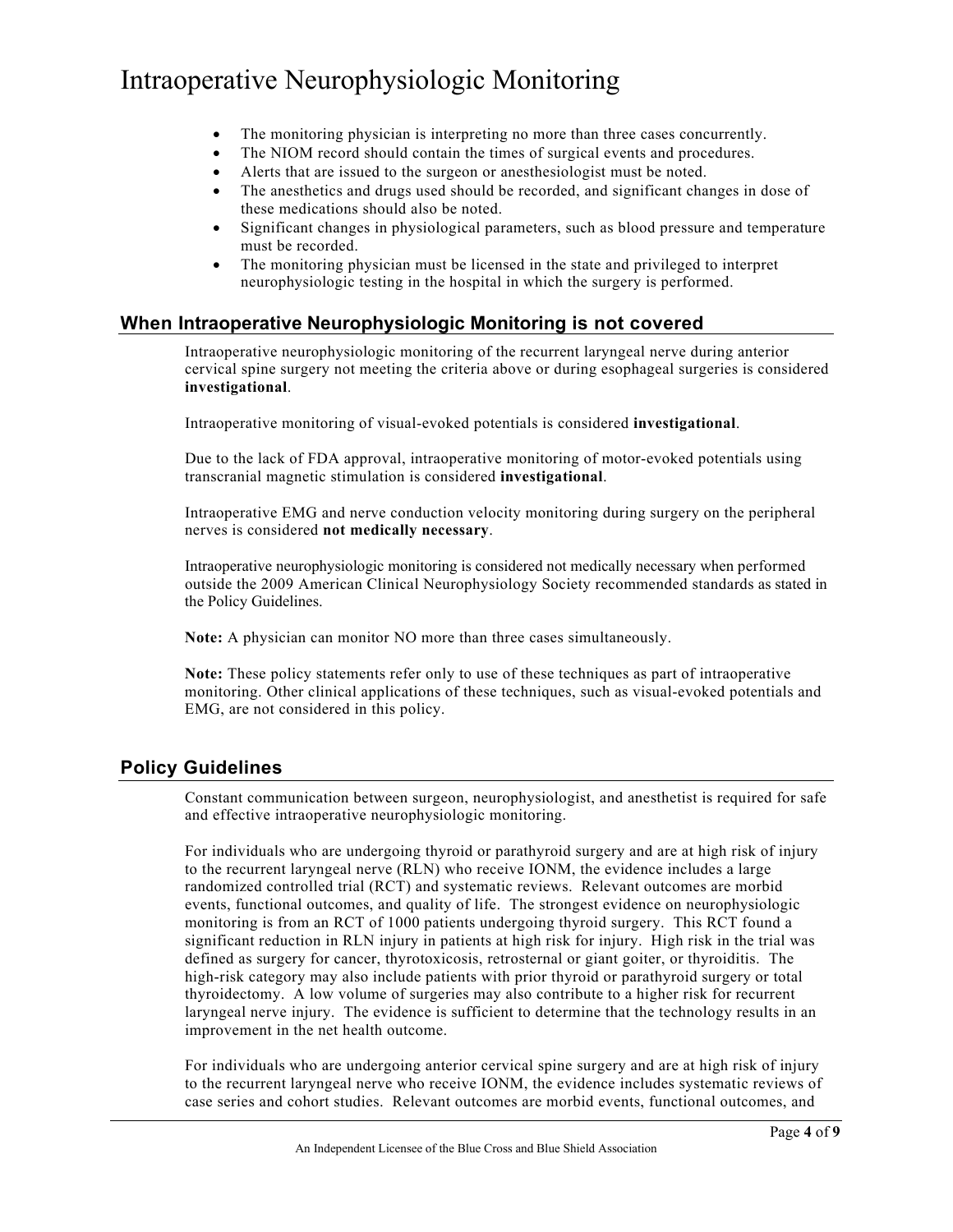quality of life. The evidence on the use of IONM to reduce RLN injury during cervical spinal surgery includes a 2017 systematic review and a meta-analysis. Of the 10 studies assessed in the systematic review, two compared the risk of nerve injury with use of IONM vs no IONM and found no difference. The evidence is insufficient to determine that the technology results in an improvement in the net health outcome.

For individuals who are undergoing esophageal surgery who receive IONM, the evidence includes a nonrandomized comparative study. Relevant outcomes are morbid events, functional outcomes, and quality of life. One nonrandomized comparative study on surgery for esophageal cancer was identified. Interpretation of this study is confounded because only those patients who had visual identification of the nerve underwent neurophysiologic monitoring. Current evidence is not sufficiently robust to determine whether neurophysiologic monitoring reduces RLN injury in patients undergoing surgery for esophageal cancer. The evidence is insufficient to determine that the technology results in an improvement in the net health outcome.

For individuals who are undergoing surgery proximal to a peripheral nerve who receive IONM, the evidence includes case series and a controlled cohort study. Relevant outcomes are morbid events, functional outcomes, and quality of life. Surgical guidance with peripheral IONM and the predictive ability of monitoring of peripheral nerves has been reported. No prospective comparative studies were identified that assessed whether outcomes are improved with neurophysiologic monitoring. The evidence is insufficient to determine that the technology results in an improvement in the net health outcome.

Clinical input and professional society guidelines support the use of intraoperative monitoring during spinal, intracranial, or vascular procedures. There was general agreement that intraoperative monitoring of visual-evoked potentials and motor-evoked potentials (MEPs) using transcranial magnetic stimulation is investigational. It should be noted that there is controversy about the utility of IONM in some surgical procedures. Most of the published literature is from Europe, and, while many articles report the sensitivity and specificity of MEPs for predicting postsurgical neurologic deficits, few articles report intraoperative interventions undertaken in response to information from monitoring.

Clinical input was also supportive of intraoperative monitoring of the recurrent laryngeal nerve during high-risk thyroid or parathyroid surgery, and during anterior cervical spine surgery associated with any of the following increased risk situations:

- prior anterior cervical surgery, particularly revision anterior cervical discectomy and fusion, revision surgery through a scarred surgical field, reoperation for pseudarthrosis, or revision for failed fusion
- multilevel anterior cervical discectomy and fusion
- time-consuming anterior cervical discectomy and fusion (e.g., tumor)
- pre-existing recurrent laryngeal nerve pathology, when there is residual function of the recurrent laryngeal nerve.

#### 2009 American Clinical Neurophysiology Society Practice Standards

In 2009 the American Clinical Neurophysiology Society published recommended standards for intraoperative neurophysiologic monitoring. Guideline 11A includes the following statement.

"The monitoring team should be under the direct supervision of a physician with training and experience in NIOM (Neurophysiologic Intraoperative Monitoring). The monitoring physician should be licensed in the state and privileged to interpret neurophysiologic testing in the hospital in which the surgery is being performed. He/she is responsible for real-time interpretation of NIOM data. The monitoring physician should be present in the operating room or have access to NIOM data in real-time from a remote location and be in communication with the staff in the operating room. There are many methods of remote monitoring however any method used must conform to local and national protected health information guidelines. The monitoring physician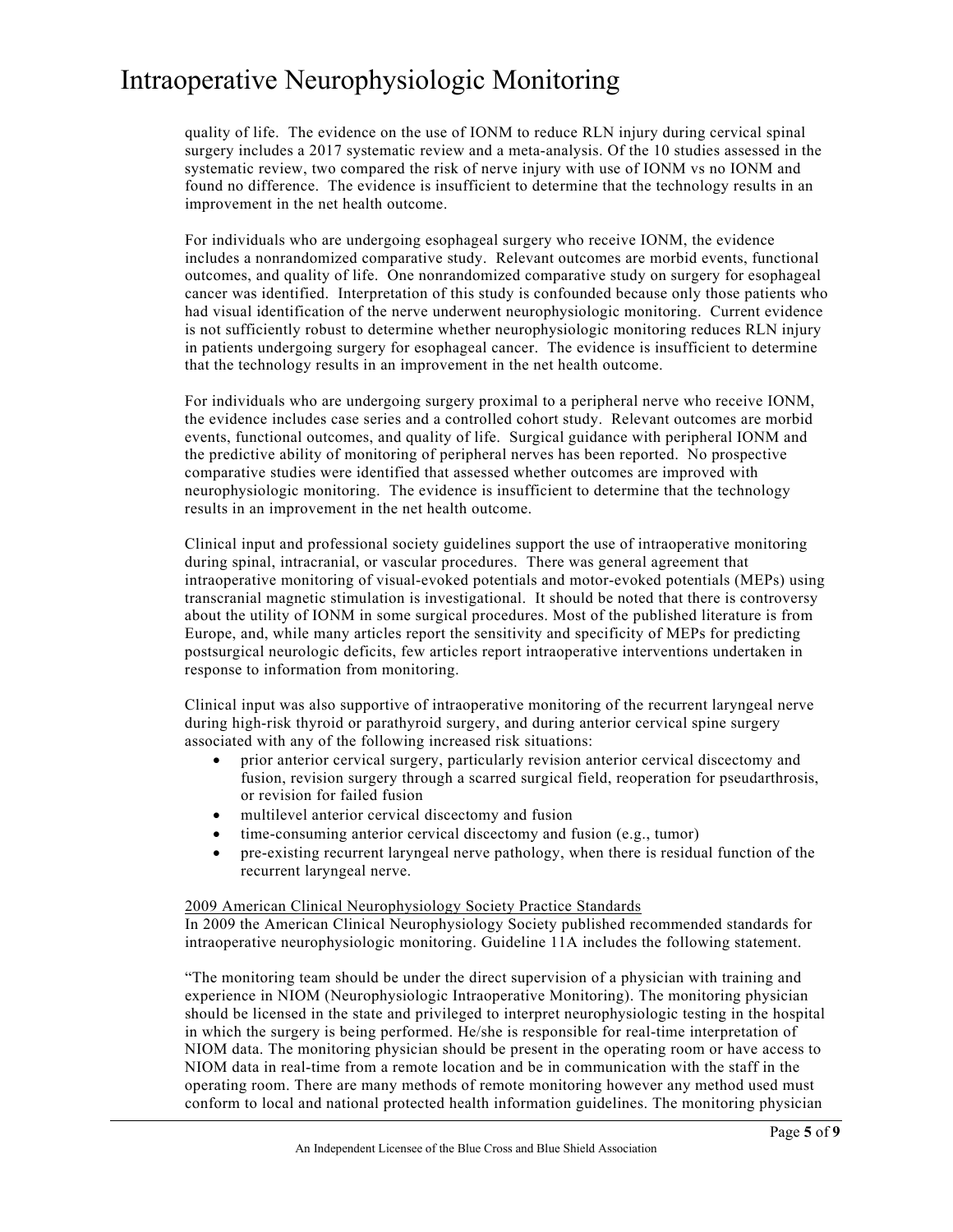must be available to be in the operating room, and the specifics of this availability (i.e., types of surgeries) should be decided by the hospital credentialing committee. In order to devote the needed attention, it is recommended that the monitoring physician interpret no more than three cases concurrently."

The NIOM record should contain the times of surgical events and procedures. Alerts that were issued to the surgeon or anesthesiologist should be noted. The anesthetics and drugs used should be recorded, and significant changes in dose of these medications should also be noted. Significant changes in physiological parameters, such as blood pressure and temperature, should be recorded. If the equipment allows, it may be desirable to maintain this documentation along with the stored waveforms. A final report summarizing the NIOM data should be filed in the patient's chart. Long-term storage of the records should be provided, as required by law.

#### American Academy of Neurology (AAN) Assessments

The American Academy of Neurology (AAN) published an assessment of IONM in 1990 with an evidence-based guideline update in 2012 by the AAN and the American Clinical Neurophysiology Society. The 1990 assessment indicates that monitoring requires a team approach with a well-trained physician-neurophysiologist to provide or supervise monitoring. EEG monitoring is used during carotid endarterectomy or for other similar situations in which cerebral blood flow is at high risk. Electrocorticography from surgically exposed cortex can help to define the optimal limits of a surgical resection or identify regions of greatest impairment, while sensory cortex SSEPs can help to localize the central fissure and motor cortex. Auditoryevoked potentials, along with cranial nerve monitoring can be used during posterior fossa neurosurgical procedures. Spinal cord SSEPs are frequently used to monitor the spinal cord during orthopedic or neurosurgical procedures around the spinal cord, or cross-clamping of the thoracic aorta. Electromyographic monitoring during procedures near the roots and peripheral nerves can be used to warn of excessive traction or other impairment of motor nerves. At the time of the 1990 assessment, MEPs were considered investigational by many neurophysiologists. The 2012 update, which was endorsed by the American Association of Neuromuscular and Electrodiagnostic Medicine, concluded that the available evidence supports IONM using SSEPs or MEPs when conducted under the supervision of a clinical neurophysiologist experienced with IONM. Evidence was insufficient to evaluate IONM when conducted by technicians alone or by an automated device.

### **Billing/Coding/Physician Documentation Information**

This policy may apply to the following codes. Inclusion of a code in this section does not guarantee that it will be reimbursed. For further information on reimbursement guidelines, please see Administrative Policies on the Blue Cross Blue Shield of North Carolina web site at www.bcbsnc.com. They are listed in the Category Search on the Medical Policy search page.

*Applicable codes*: *51784, 51785, 92585, 95829, 95867, 95868, 95907, 95908, 95909, 95910, 95911, 95912, 95913, 95925, 95926, 95927, 95930, 95940, 95941, 95955, 95961, 95962, G0453*

See Policy: Code Bundling Rules Not Addressed in ClaimCheck® or Correct Coding Initiative

BCBSNC may request medical records for determination of medical necessity. When medical records are requested, letters of support and/or explanation are often useful, but are not sufficient documentation unless all specific information needed to make a medical necessity determination is included.

### **Scientific Background and Reference Sources**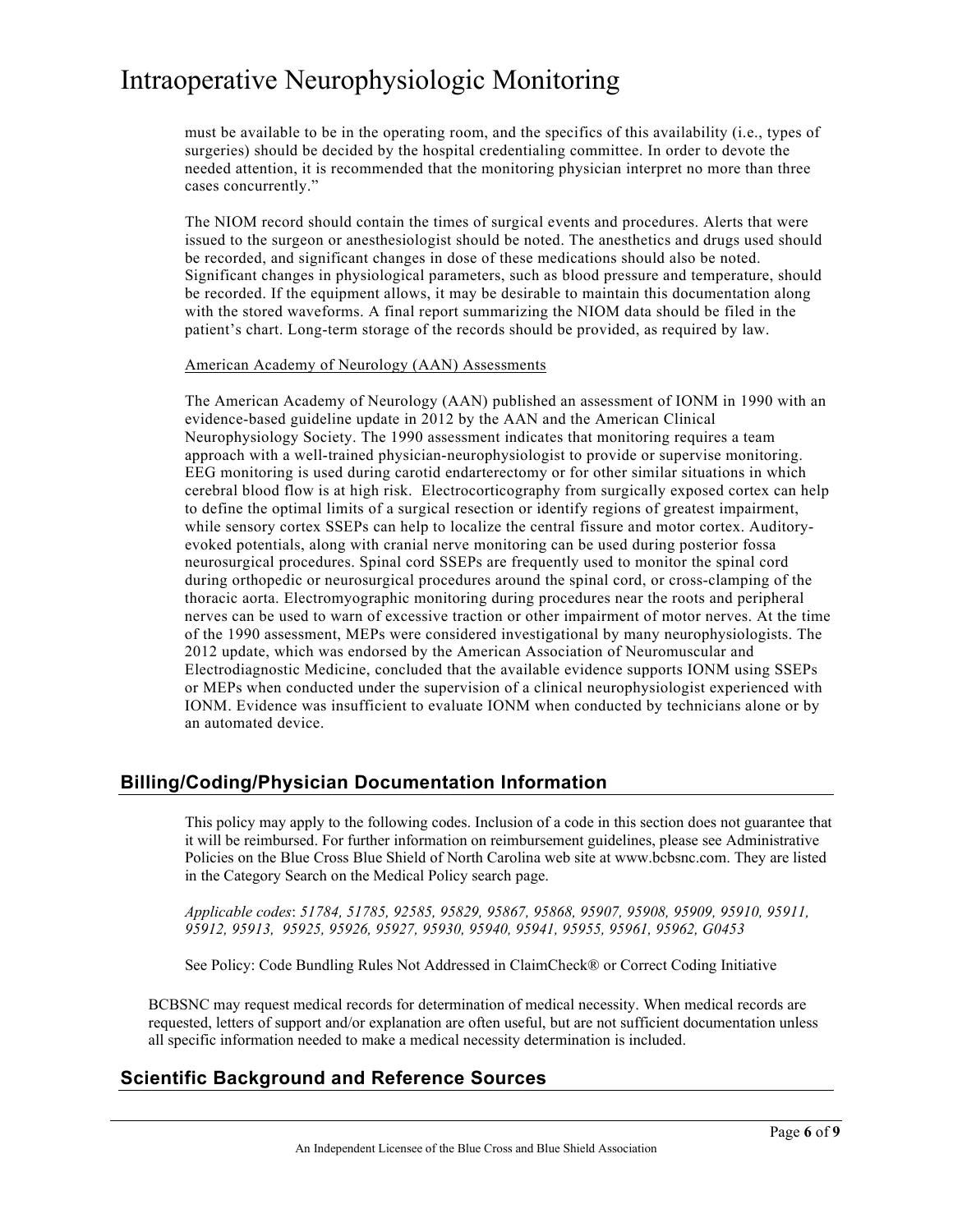BCBSA Medical Policy Reference Manual [Electronic Version]. 7.01.58, 12/2011

Senior Medical Director – 10/2012

BCBSA Medical Policy Reference Manual [Electronic Version]. 7.01.58, 12/13/2012

Specialty Matched Consultant Advisory Panel – 5/2013

American Clinical Neurophysiology Society. Guideline 11A. Recommended Standards for Neurophysiologic Intraoperative Monitoring – Principles. Last reviewed 7/12/2013 at [http://www.acns.org/practice/guidelines.](http://www.acns.org/practice/guidelines)

Nuwer MR, Emerson RG, Galloway G et al. Evidence-based guideline update: intraoperative spinal monitoring with somatosensory and transcranial electrical motor evoked potentials: report of the Therapeutics and Technology Assessment Subcommittee of the American Academy of Neurology and the American Clinical Neurophysiology Society. Neurology 2012; 78(8):585-9.

American Academy of Neurology. Assessment: intraoperative neurophysiology. Report of the Therapeutics and Technology Assessment Subcommittee of the American Academy of Neurology. Neurology 1990; 40(11):1644-6.

Senior Medical Director – 7/2013

Quinones-Hinojosa A, Gadkary CA, Gulati M, von Koch CS, Lyon R, Weinstein PR, et al. Neurophysiological monitoring for safe surgical tethered cord syndrome release in adults. Surg Neurol 2004;62:127-133; discussion 133-125.

Kothbauer K, Schmid UD, Seiler RW, Eisner W. Intraoperative motor and sensory monitoring of the cauda equina. Neurosurgery 1994;34:702-707; discussion 707.

von Koch CS, Quinones-Hinojosa A, Gulati M, Lyon R, Peacock WJ, Yingling CD. Clinical outcome in children undergoing tethered cord release utilizing intraoperative neurophysiological monitoring. Pediatr Neurosurg 2002;37:81-86.

Husain AM, Emerson RG, Nuwer MN. Emerging subspecialties in neurology: Neurophysiologic intraoperative monitoring. *Neurology*; April 2011. 76:e73-e75

Nuwer MR, Cohen BH, Shepard KM. Practice patterns in intraoperative neurophysiologic monitoring. *Neurology* 2013; 80:1156-1160

Emerson RG, Husain AM. Blurring of local and remote practice models threatens IOM's future. *Neurology* 2013; 80:1076-1077

Senior Medical Director – 2/2014

BCBSA Medical Policy Reference Manual [Electronic Version]. 7.01.58, 5/22/2014

Specialty Matched Consultant Advisory Panel – 5/2014

BCBSA Medical Policy Reference Manual [Electronic Version]. 7.01.58, 5/21/2015

Specialty Matched Consultant Advisory Panel – 5/2015

Specialty Matched Consultant Advisory Panel – 5/2016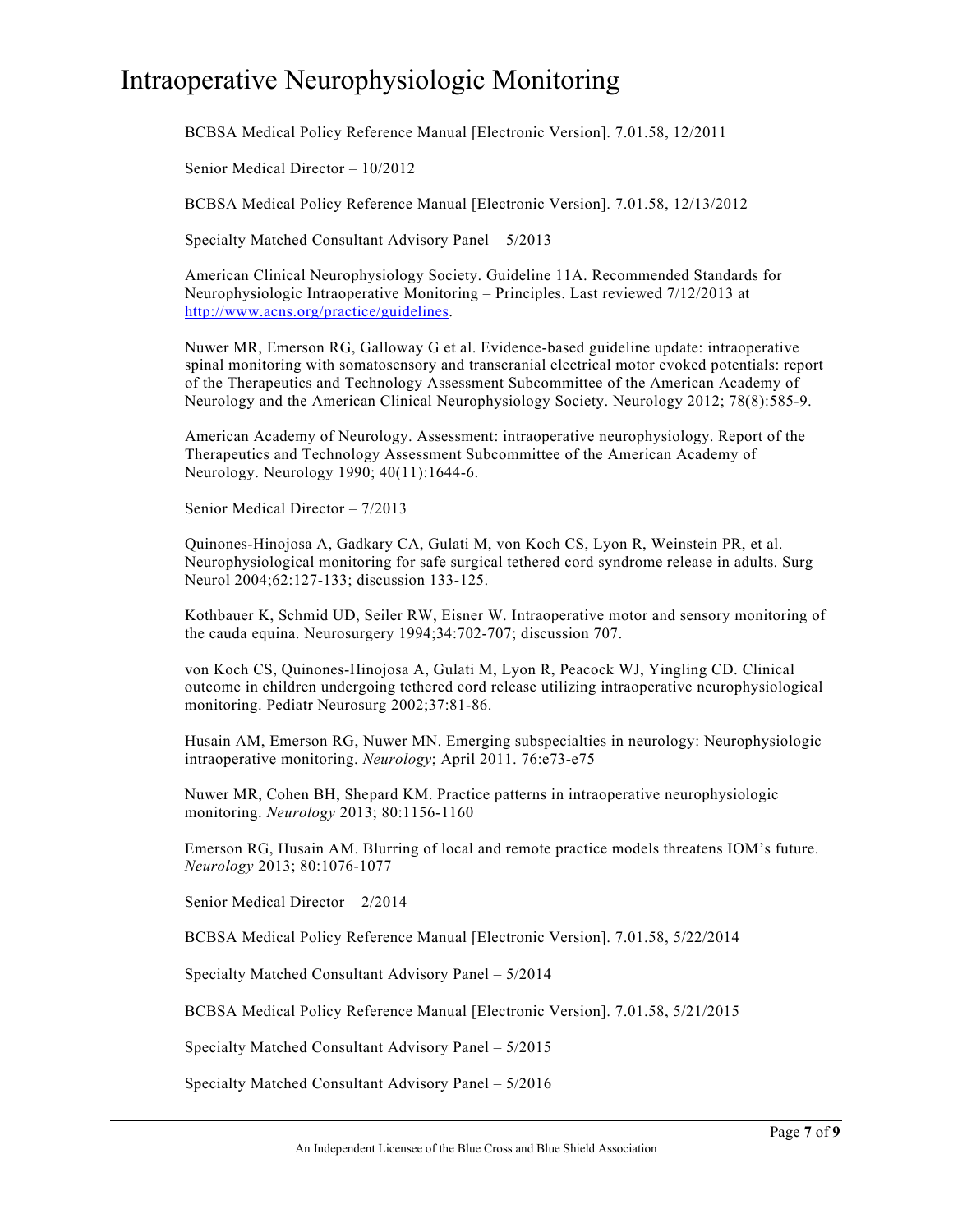BCBSA Medical Policy Reference Manual [Electronic Version]. 7.01.58, 5/8/2017 Specialty Matched Consultant Advisory Panel – 5/2017 BCBSA Medical Policy Reference Manual [Electronic Version]. 7.01.58, 4/12/2018 Specialty Matched Consultant Advisory Panel – 5/2018 BCBSA Medical Policy Reference Manual [Electronic Version]. 7.01.58, 4/8/2019 Specialty Matched Consultant Advisory Panel – 5/2019 BCBSA Medical Policy Reference Manual [Electronic Version]. 7.01.58, 4/16/2020 Specialty Matched Consultant Advisory Panel – 5/2020 BCBSA Medical Policy Reference Manual [Electronic Version]. 7.01.58, 4/8/2021 Specialty Matched Consultant Advisory Panel – 5/2021 Medical Director review 8/2021 Specialty Matched Consultant Advisory Panel – 5/2022

## **Policy Implementation/Update Information**

- 1/15/13 New Evidence Based Guideline developed. "Intraoperative monitoring, which includes somatosensory-evoked potentials, motor-evoked potentials using transcranial electrical stimulation, brainstem auditory-evoked potentials, EMG of cranial nerves, EEG, and electrocorticography (ECoG), may be appropriate during spinal, intracranial, or vascular procedures. Intraoperative monitoring of visual-evoked potentials is not recommended. Due to the lack of FDA approval, intraoperative monitoring of motor-evoked potentials using transcranial magnetic stimulation is not recommended. Intraoperative EMG and nerve conduction velocity monitoring during surgery on the peripheral nerves is not recommended." Senior Medical Director review 10/14/12. (btw)
- 2/12/13 Reference added. (btw)
- 7/1/13 Specialty Matched Consultant Advisory Panel review 5/15/2013. No changes to guideline. (btw)
- 2/11/14 Evidence based guideline converted to corporate medical policy. Added Related Policy: Electrodiagnostic Studies to the Description section. "Intraoperative monitoring, which includes somatosensory-evoked potentials, motor-evoked potentials using transcranial electrical stimulation, brainstem auditory-evoked potentials, EMG of cranial nerves, EEG, and electrocorticography (ECoG), may be considered medically necessary during spinal, intracranial, or vascular procedures." "Intraoperative monitoring of visualevoked potentials is considered **investigational**." "Due to the lack of FDA approval, intraoperative monitoring of motor-evoked potentials using transcranial magnetic stimulation is considered **investigational**. Intraoperative EMG and nerve conduction velocity monitoring during surgery on the peripheral nerves is considered **not medically necessary**." "Intraoperative neurophysiology monitoring is considered **not medically necessary** when performed outside the 2009 American Clinical Neurophysiology Society recommended standards as stated in the Policy Guidelines."